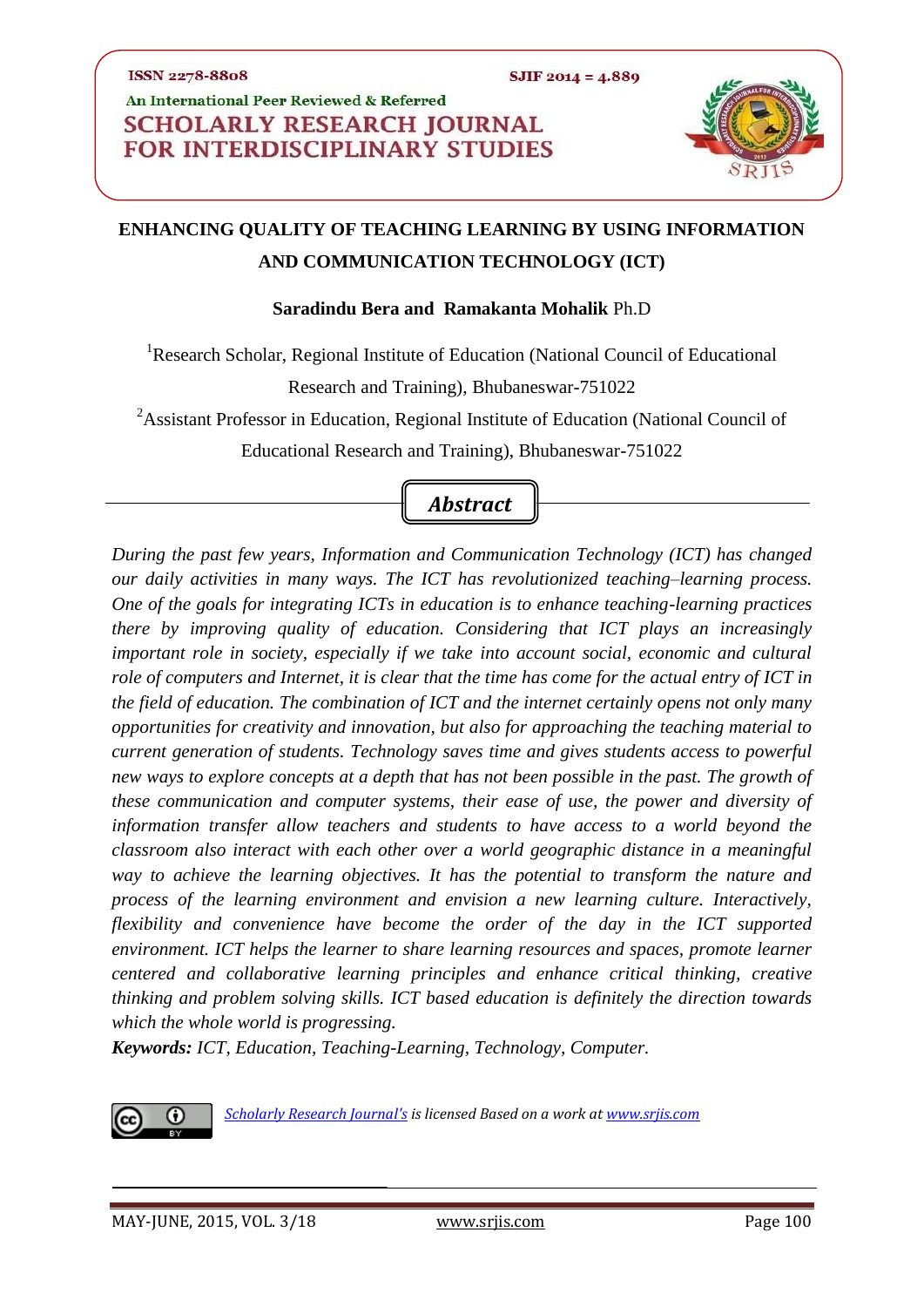*Communication Address:* **Saradindu Bera ,** Research Scholar, Regional Institute of Education (National Council of Educational Research and Training), Sachivalaya Marg, Bhubaneswar-751022, [E-mail-saradindu.pbc@gmail.com,](mailto:E-mail-saradindu.pbc@gmail.com) Mob-+91-9434800347

**Introduction:** The twenty first century is knowledge and information revolution century. Technology will have a critical role in  $21<sup>st</sup>$  century (Alinston, 2002). Modern civilization is characterized by the growing pace of change. It is because of the enormous difficulty in understanding, appreciating and even surviving change that we talk about the impact of these changes as future shock. ICT is the fusion of computers and the telecommunications. Computers enable people to work creatively. But they are limited by what they can access. Adding a communications channel, such as the internet or other information services, significantly extends the capability of the computer. It can also become a means of obtaining education, information and working creatively with others irrespective of geographical barriers (Pathak & Chaudhury, 2012). ICT is that technology which uses the information to meet human need or purposes including processing and exchanging. Certainly, the leadership of future education will be assumed by ICT. ICT in education is the processing of information and its communications facilities and features that variously support teaching, learning and a range of activities in education (Webb & Cox, 2004). In the era of computer technology the term ICT mainly focuses on the infrastructure, devices and sources of computer technology and thus it is imperative to discuss about the use of ICT in education by focusing mainly on computer based technology. ICTs have the potential to accelerate, enrich, and deepen skills, to motivate and engage students, to help relate school experience to work practices, create economy viability for tomorrow's workers as well as strengthening teachinglearning process (Yusuf, 2005). The integration of information and communication technologies can help revitalize teachers and students. This can help to improve and develop the quality of education by providing curricular support in difficult subject areas.

**Concept and Nature of ICT:** Information and communication technology (ICT) refers to the creation, gathering, processing, storage, presentation and determination of information and also the process and devices that enable all this to be done. Information manifests itself wherever and whenever we find or create any patterns. Information should be meaningful, surprising and new, in conformity and linked with previous knowledge, correction of previous knowledge, accurate, updated and action oriented. When ideas, emotions, experiences and information are exchanged between two or more persons it is referred as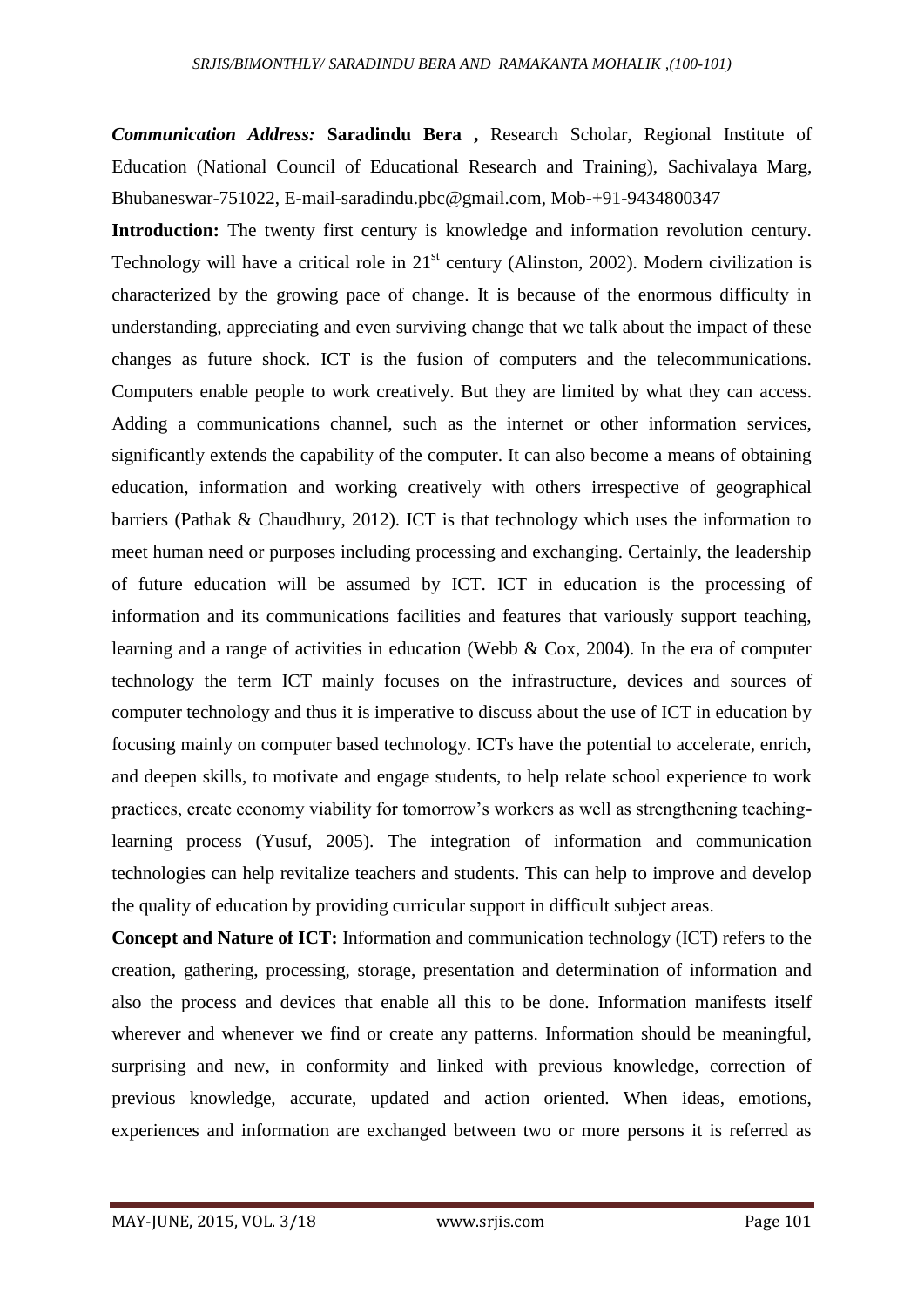#### *SRJIS/BIMONTHLY/ SARADINDU BERA AND RAMAKANTA MOHALIK ,(100-101)*

communication. Technology plays an important role in transforming data to information, to knowledge and into wisdom (Kozma, 2005).

ICT in education is any information Technology that focuses on the acquisition, storage, manipulation, management, transmission or reception of data required for the educational purpose (Yuen et. al., 2005). As for example, the information about students' records, their admission, updates of their curricular and co-curricular activities. ICT in education refers any educational technology that deals with the exchange of information or in other words communication in the teaching-learning process. It encompasses hardware approach like use of machine and materials software approach like use of methodologies and strategies of teaching–learning and system approach that uses the management technology that deals with the systematic organization of the hardware and the software (Harris, 2002). ICT enables teachers and students to construct rich multi-sensory, interactive environments with almost unlimited teaching and learning potential.

**Uses of ICT in Education:** Modern society is becoming too intricate as well as education has become increasingly complex, with more and more information communicated to the student. In creating this new teaching-learning environment, ICT offers numerous contributions to increase the interaction and reception of information. ICT is being utilized in every part of life. Learning approaches using contemporary ICTs provide many opportunities for constructivist learning through their provision and support for resource based, student centered settings and by enabling learning to be related to context and to practice (Berge, 1998; Barron, 1998). Education even at school stage has to provide computer instruction. Profound technical knowledge and positive attitude towards this technology are the essential prerequisites for the successful citizens of the coming decades. ICT can be used for the following purposes-

To broadcast material, online facility or CD-ROM can be used as sources of information in different subjects;

To facilitate communication for pupils with special needs;

To use electronic toys to develop spatial awareness and psychomotor control;

To use the online resource like, e-mail, chat, discussion forum to support collaborative writing and sharing of information;

To facilitate video-conference or other form of teleconferences for exchange the ideas , information and working creatively with others from distant geographic areas;

For blended learning by combining conventional classroom learning with E-learning systems;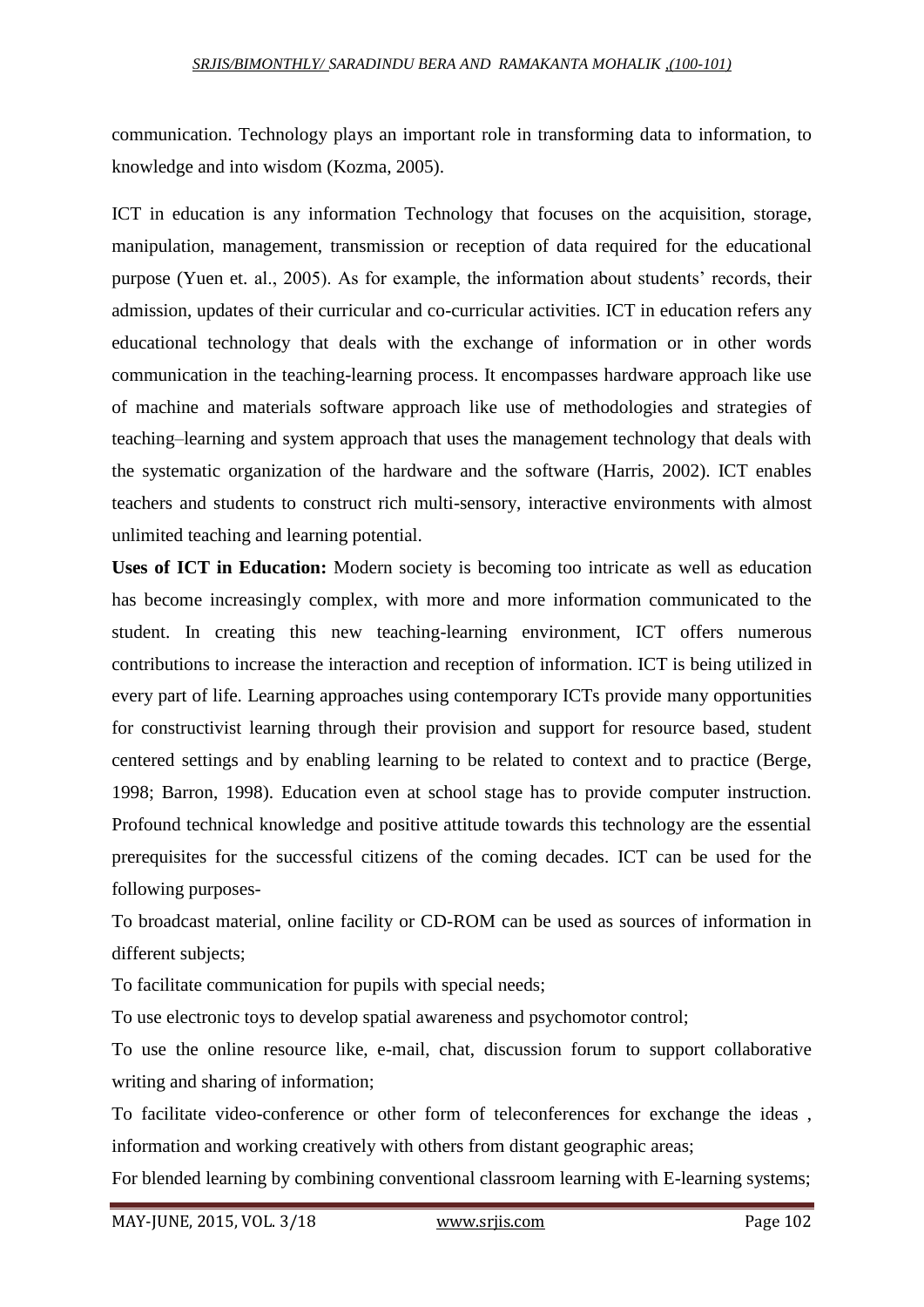To process administrative and assessment data;

To exchange and share ideas-among teachers for the professional growth;

To carry out internet based research work to enhance educational process.

**Advantages of the use of ICT in Education:** ICT encompasses all those gadgets that deal with the processing of information for better and effective communication. The use of ICT creates a powerful learning environment and it transforms the learning and teaching process in which students deal with knowledge in an active, self-directed and constructive way (Volman & Van Eck, 2001). ICT is not just regarded as a tool, which can be added to or used as a replacement of existing teaching methods. ICT is seen as an important instrument to support new ways of teaching and learning. It should be used to develop student's skills for co-operation, communication, problem solving and lifelong learning (Plom et. al., 2003). In this context, advantages of ICT in education can be listed down as follows-

Information can be accessed in seconds by connecting to the internet and surfing through web pages.

There are no geographical boundaries for it, it caters to need-based education, provides specialized and comprehensive knowledge.

ICT can contribute in catering individual needs of the students as per their capabilities and interest.

There are no interruptions in work, lifelong education is possible, communication is easier and faster and awareness of new knowledge is developed through ICT.

The syllabus can be individualized; it develops discipline systematically and neatly.

Sitting at home or at any comfortable place the desired information can be accessed easily that helps teachers as well as students.

Students can evaluate their own progress through different quizzes, online test or off line test.

ICT enhances wider range of communication media with advent of ICT, different means of communication are being introduced in the teaching learning process.

ICT enables teachers and students to construct rich multi-sensory, interactive environments with almost unlimited teaching and learning potential.

ICT shall also change age and gender distribution and opportunities in the workplace. Men and women and young people can learn to use ICT and work in its environments.

### **Factors affecting ICT Learning**

**Teacher-level barriers**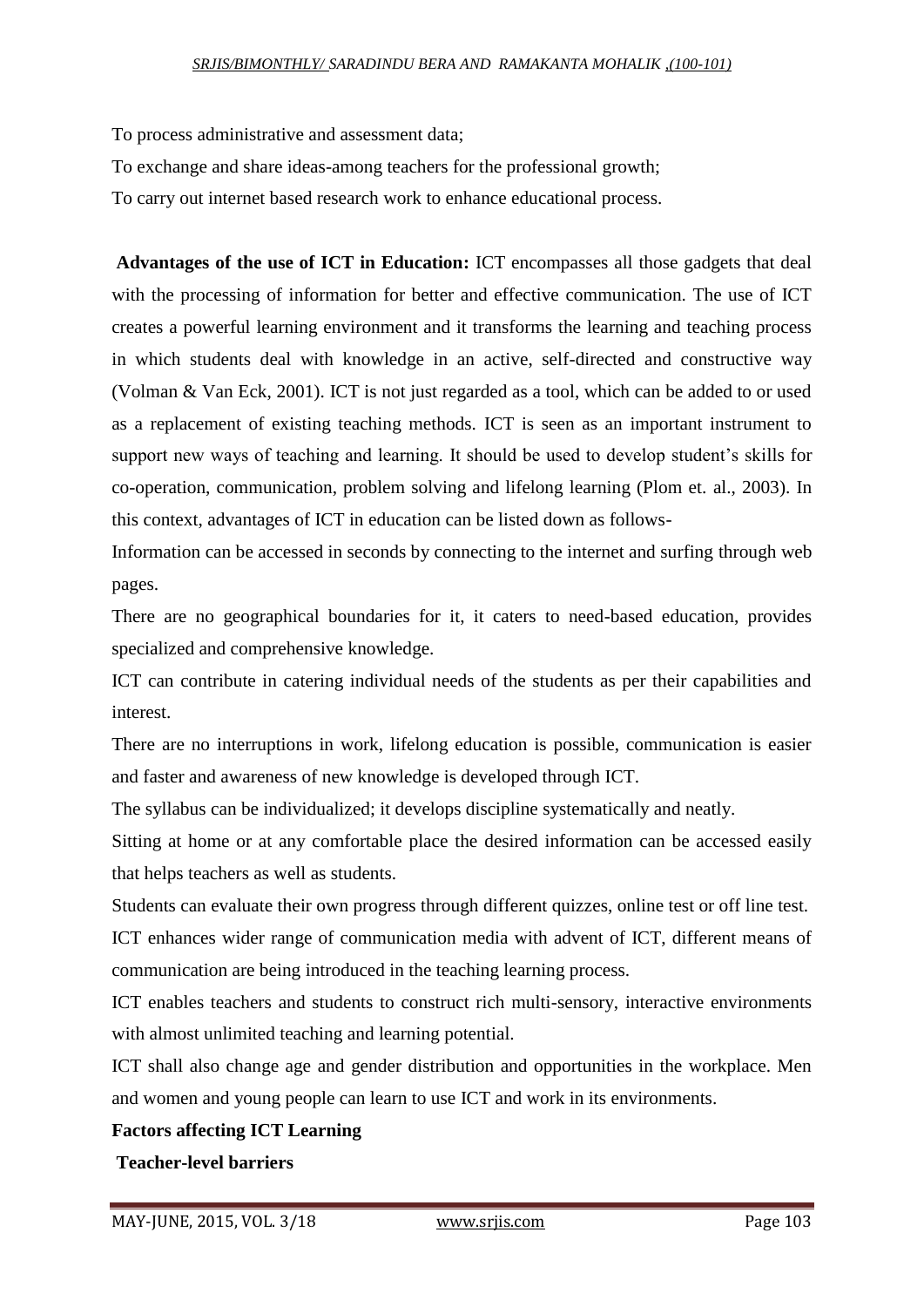Lack of time-for both formal training and self-directed exploration,

Preparing ICT resources for lesson,

Lack of self-confidence in using ICT,

Negative experiences with ICT in the past,

Fear of embarrassment in front of pupils and colleagues, loss of status and an effective degrading of professional skills,

Classroom management difficulties when using ICT, especially where pupil –to-computer ratios are poor,

Lack of the knowledge necessary to enable teachers to resolve technical problems when they occur,

Lack of personal change management skills,

Perception that technology does not enhance learning,

Lack of motivation to change long-standing pedagogical practices,

Perception of computers as complicated and difficult to use.

#### **School–level barriers**

Lack of ICT equipment and the cost of acquiring, using and maintaining ICT resources.

Lack of access to ICT equipment due to organizational factors such as the deployment of computers in ICT suites rather than classrooms.

Lack of technical support.

Lack of administrative support.

Lack of institutional support through leadership, planning and the involvement of teachers as well as managers in implementing change.

Lack of training focusing on integrating technology in the classroom rather than simply teaching basic skills.

**Attitudes:** Attitudes towards ICT, therefore, can be barriers in themselves and can influence or be influenced by other barriers. Although attitudes partly depend on personality, the importance of previous computer experience is widely recognized (Butler & Sellbom, 2002). Negative experiences affect perceptions of the ease of use and relevance of ICT, reducing confidence and increasing anxiety. Computer anxiety and anxiety about change are key factors limiting teachers' use of technology.

**Training:** ICT training can help overcome barriers, yet many authors argue that it often fails to do so. While a lack of time and training are major obstacles, research suggests there are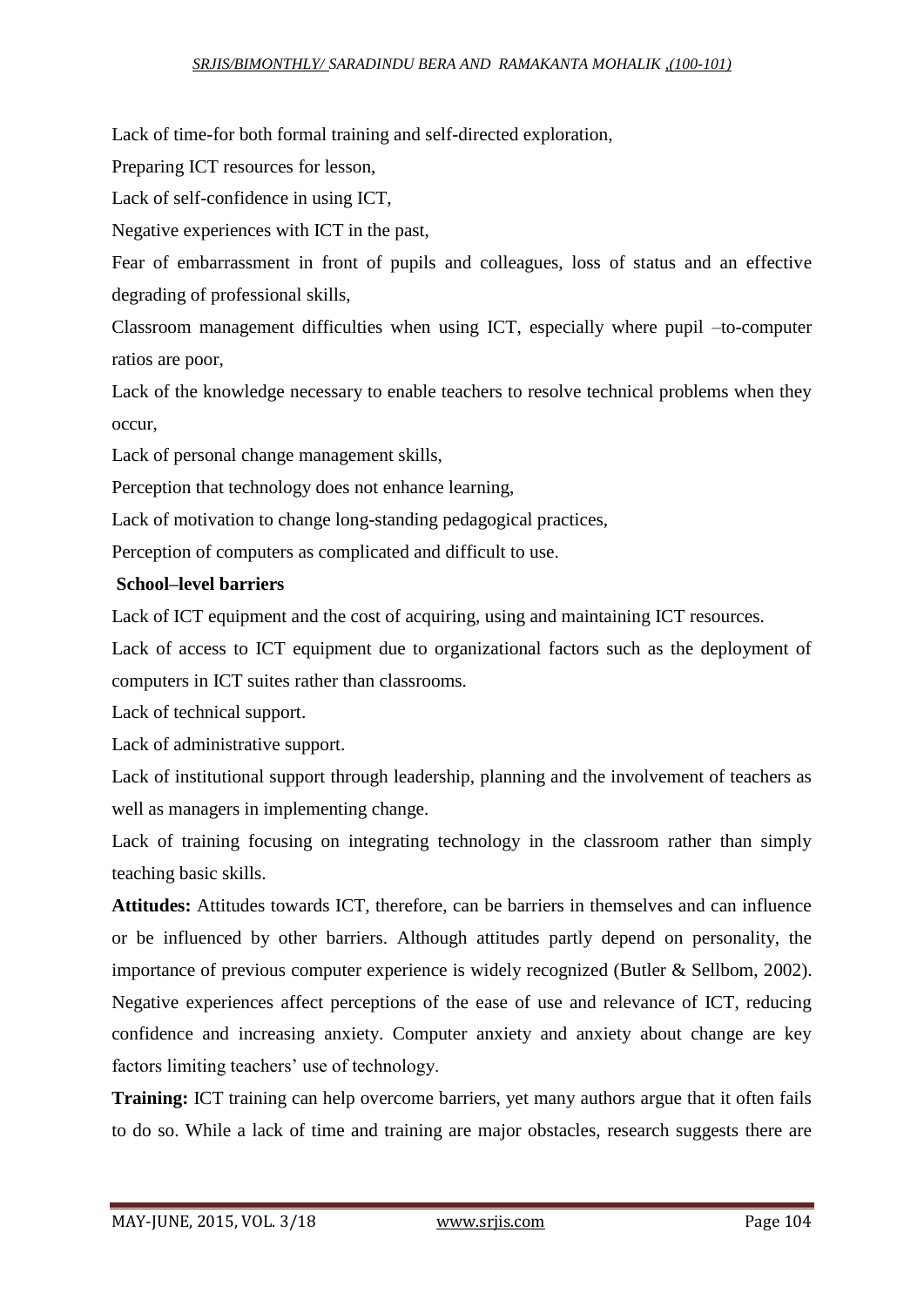weakness in the design and delivery of many courses (Lim & Chai, 2004). By focusing on basic ICT skill, training fails to prepare teachers to integrate ICT in their pedagogy.

#### **Factors facilitating ICT learning**

**Pedagogical objectives and goals:** The research on educational innovation suggests that it is important for schools to share a reformed vision of teaching and learning in order to create sustainable change at the school and classroom levels. Present education system is moving away from a traditional system based on memorization and testing to support a more student centered approach to teaching and learning with ICT. This change is expressed in the state curricular frame works that are often difficult to translate into practice (Rampal, 2002).

Leadership: The research literature also indicates that leadership at various levels of the system is important if an innovative project is to take root and grow at the classroom level (Cholin, 2005). Most of these schools function with two levels of leadership-first there is the national or provincial ministry of education that sets overall policy, curricula and national assessment; secondly, there is the building leadership that makes the day-to-day decisions (Yuen et. al., 2005).

**Professional development and on-going support:** For much the same reasons that supportive leadership is important in helping teachers innovate, ongoing professional development also appears to be a critical factor. In the context of education reform, the tools and teaching strategies are new to many of the teachers; therefore, both the quality of the professional development courses and the presence of ongoing support for teachers in their classrooms are important (Kozma, 2005). Research suggests that teachers must be offered multiple points of entry into practices supporting ICT use and student centered teaching.

**Experimentation, adaption and critical reflection:** Research literature's perspective offers an interesting insight on the importance of experimentation for ICT integration and education reform. Findings reveal that the role a culture of experimentation plays in school-wide change and its relationship to leadership, pedagogical goals, and professional development (Pelgrum, 2001). Educators usually exhibit a willingness to experiment and take on the challenges of trying to do new things. If professional development provides teachers access to information about new tools and practices, there will be a willingness to experiment with novel ideas, and openness to reflect on the successes and failures, in order to create positive changes (Harris, 2002). In these schools, the culture of experimentation is promoted by the leadership and is in line with each school's pedagogical goals.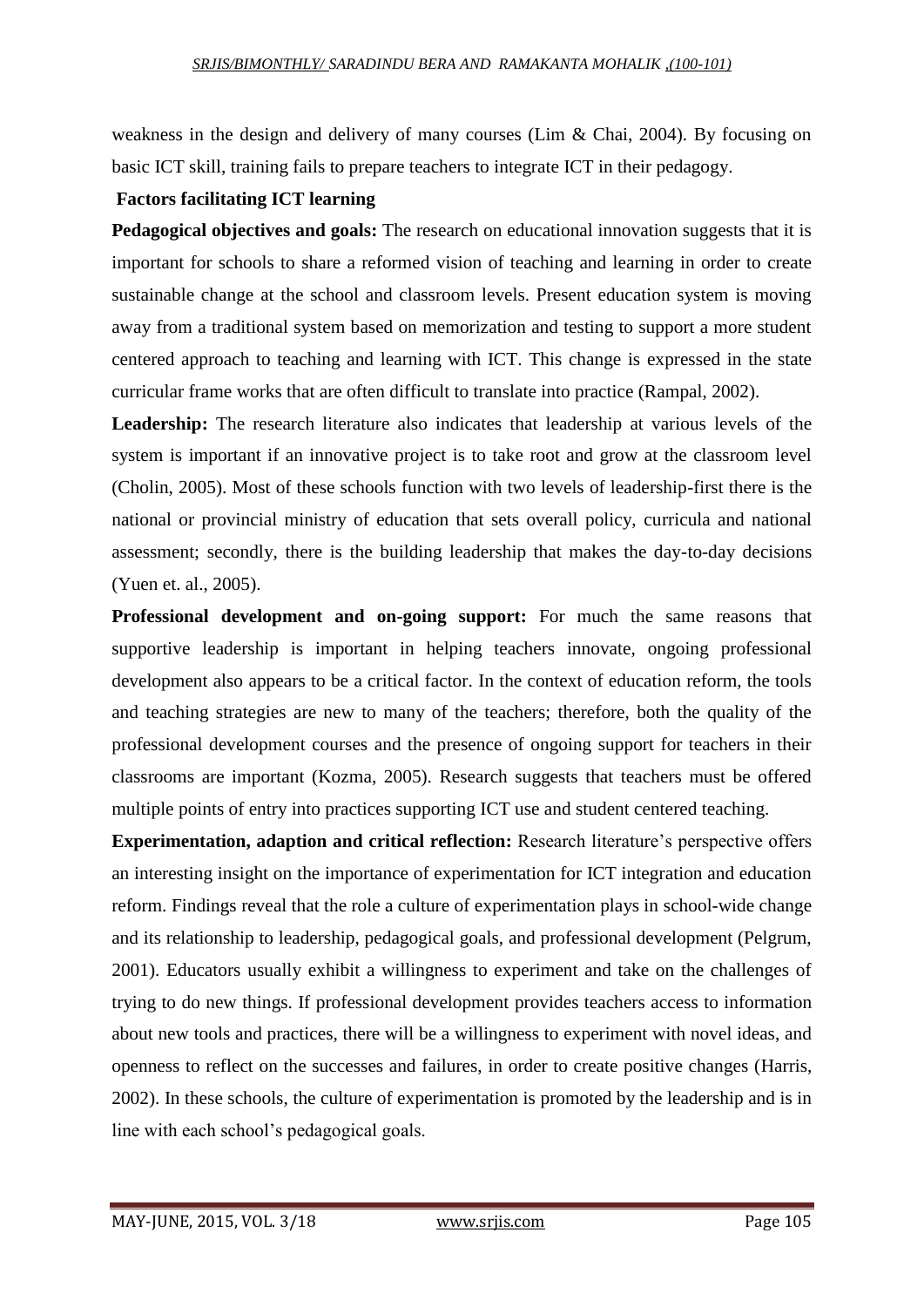#### *SRJIS/BIMONTHLY/ SARADINDU BERA AND RAMAKANTA MOHALIK ,(100-101)*

**Time:** Much like a physical resource, time is a scarce resource that schools must manage carefully. Time in relation to ICT implementation has to be viewed in two dimensions: i) teachers' professional development and planning time and ii) students' time in the classroom or learning activity. Each school should develop their own strategies for training teachers and implementing the use of ICT depending on the particularities of the larger system (Mooji, 2007).

**ICT infrastructure:** In most developing countries, ICT infrastructure also is commonly a limited resource in schools. With limited resources, it is often difficult for schools to provide sufficient access so students can use ICT during their classes. Research studies suggest that no single strategy will work for all schools with resource limits. Instead, each school developed unique strategies to provide meaningful learning activities using ICT tools, whether it was teachers using ICT-based teaching aids or student ICT use (Barron, 1998). Although many urban Indian schools have computer labs, there are still too many students to give class consistent and frequent ICT access during the school day. Thus, the schools in India need to work on strategies to make facilities available to both students and teachers during school hours.

**Financing and sustainability:** Costs and sustainability are ongoing challenges for all of these schools when attempting to bring in new, complex resources such as ICT (Lim & Chai, 2004). These schools attempt to do two things to manage sustainability of their ICT activities: first, they try to obtain resources from as many sources as possible, and second, they try to control the costs related to ICT activities.

### **ICT and Teaching-Learning Process**

### **ICT enhancing Teaching-Learning Process**

The main consideration of ICT based education is the improvement of the teaching-learning process. The integration of information and communication technologies can help revitalize teachers and students. This can help to improve and develop the quality of education by providing curricular support in difficult subject areas. Teachers need to be involved in collaborative projects and development of invention change strategies, which would include teaching partnerships with ICT as a tool. Contemporary learning theory is based on the notion that learning is an active process of constructing knowledge rather than acquiring knowledge and that instruction is the process by which this knowledge construction is supported rather than a process of knowledge transmission (Jonassen & Reeves, 1996). In this domain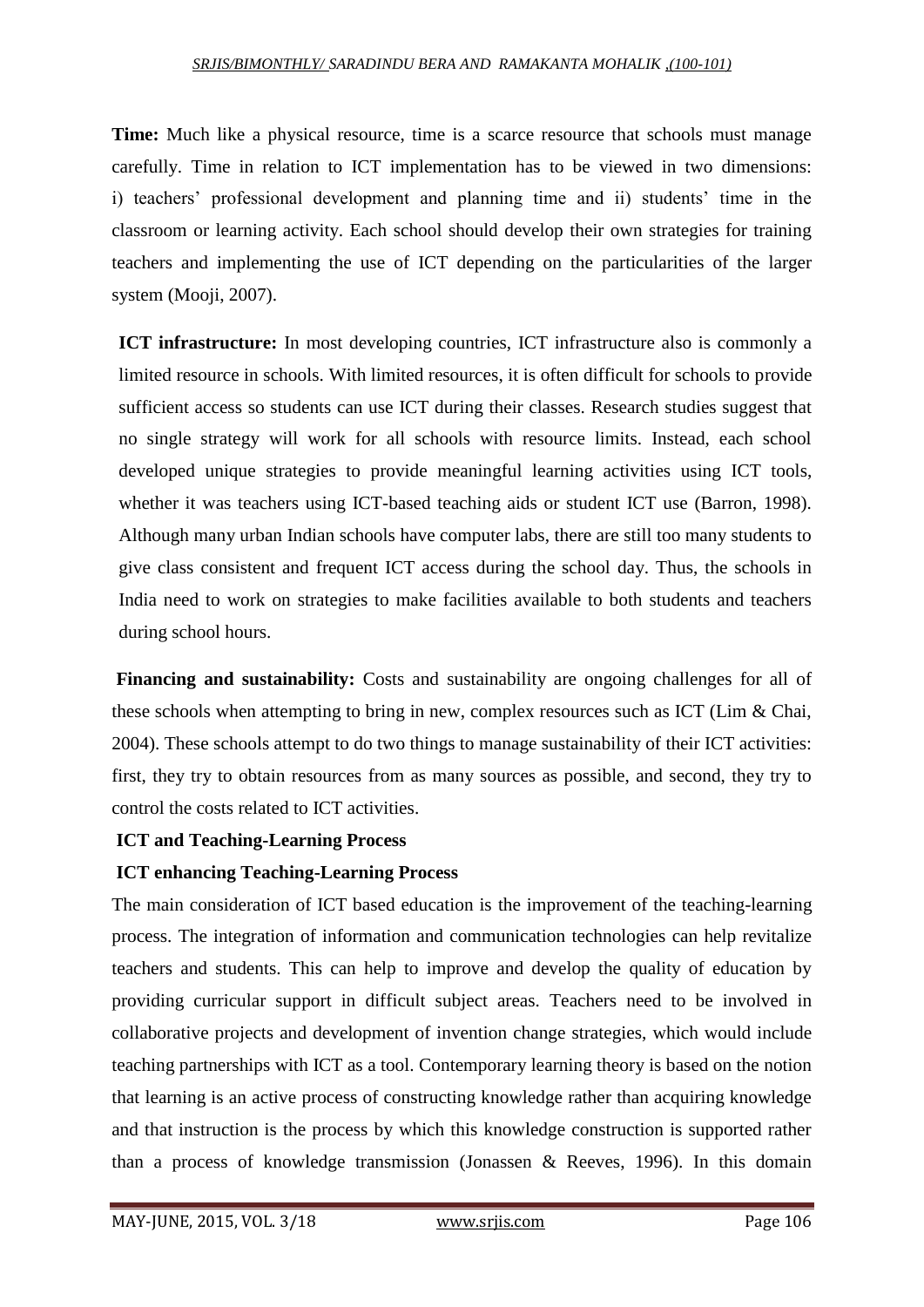learning is viewed as the construction of meaning rather than as the memorization of facts (Lebow, 1993). Learning approaches using contemporary ICTs provide many opportunities for constructivist learning through their provision and support for resource-based, student centered settings and by enabling learning to be related to context and to practice (Berge, 1998). Teachers generate meaningful and engaging learning experiences for their students, strategically using ICT to enhance learning. Students enjoy learning and the independent enquiry which innovative and appropriate use of ICT can foster. They begin to acquire the important  $21<sup>st</sup>$  century skills which they will need in their future lives.

**ICT Enhancing the Quality and Accessibility of Education:** ICT increases the flexibility of delivery of education so that learners can access knowledge anytime and from anywhere. It can influence the way students are taught and how they learn as now the processes are learner driven and not by teachers. This in turn would better prepare the learners for lifelong learning as well as to improve the quality of learning. In concert with geographical flexibility, technology-facilitate educational programs also many of the temporal constraints that face learners with special needs (Moore & Kearsley, 1996). Students are starting to appreciate the capability to undertake education anywhere, anytime and anyplace. One of the most vital contributions of ICT in the field of education is easy access to learning. With the help of ICT, students can now browse through e-books, sample examination papers, previous year papers etc. and can also have an easy access to resource persons, mentors, experts, researchers, professionals and peers all over the world. This flexibility has heightened the availability of just-in-time learning and provided learning opportunities for many more learners who previously were constrained by other commitments (Young, 2002). Wider availability of best practices and best course material in education, which can be shared by means of ICT, can foster better teaching. ICT also allows the academic institutions to reach disadvantaged groups and new international educational markets. As well as learning at any time, teachers are also finding the capabilities of teaching at any time to be opportunistic and able to be used to advantage. Thus, ICT enabled education will ultimately lead to the democratization of education. ICT has the potential to remove the barriers that are causing the problems of low rate of education in any country. It can be used as a tool to overcome the issues of cost, less number of teachers, and poor quality of education as well as to overcome time and distance barriers (Mc Gorry, 2002).

**ICT Enhancing Learning Environment:** ICT presents an entirely new learning environment for students, thus requiring a different skill set to be successful. Critical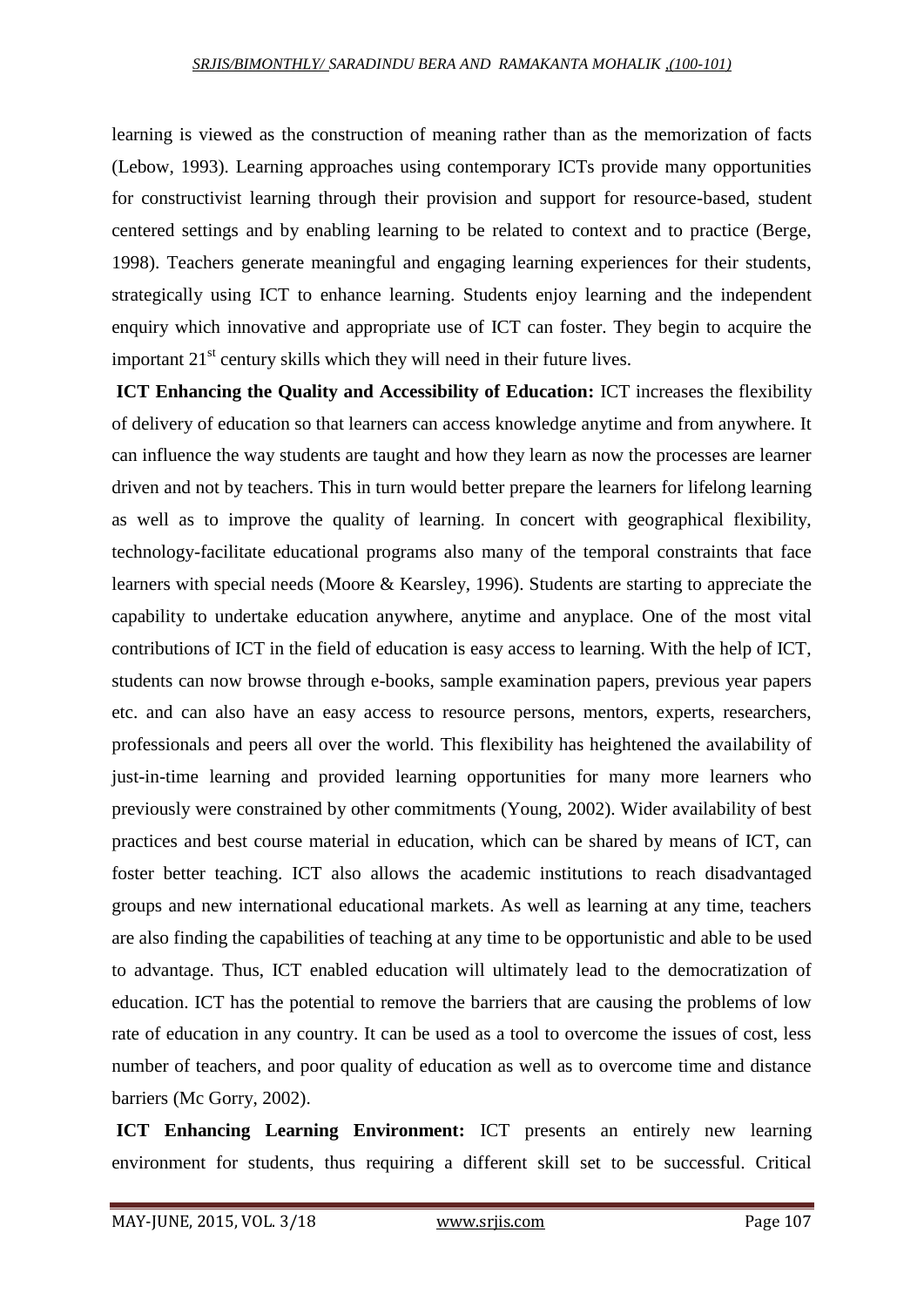thinking, research and evaluation skills are growing in importance as students have increasing volumes of information from a variety of sources to sort through (Jonassen, 1999). ICT is changing processes of teaching and learning by adding elements of vitality to learning environments including virtual environments for the purpose. ICT is a potentially powerful tool for offering educational opportunities. It is difficult and may be even impossible to imagine future learning environments that are not supported, in one way or another by ICT. ICT provides opportunities to access an abundance of information using multiple information resources and viewing information from multiple perspectives, thus fostering the authenticity of learning environments. ICT may also make complex processes easier to understand through simulations that again contribute to authentic learning environments. Thus, ICT may function as a facilitator of active learning and higher order thinking (Alexander, 1999). The use of ICT may foster co-operative learning and reflection about the content (Susman, 1998). ICT environment improves the experience of the students and teachers and to use intensively the learning time for better results. The ICT environment has been developed by using different software and also extended experience in developing web based and multimedia materials. ICTs have an important role to play in changing and modernizing educational systems and ways of learning.

**ICT Enhancing Learning Motivation:** ICTs can enhance the quality of education in several ways by increasing learner motivation and engagement, by facilitating the acquisition of basic skills and by enhancing teacher training. ICTs are also transformational tools which can promote learner centered environment. ICTs, especially computers and internet technologies enable new ways of teaching and learning rather than simply allow teachers and students to do what they have done before in a better way. ICT has an impact not only on what students should learn but it also plays a major role on how the students should learn (Girasoli and Hannafin, 2008). Unlike static, text or print based educational technologies, ICT enhanced learning recognizes that there are many different learning pathways and many different articulations of knowledge. ICTs allow learners to explore and discover rather than merely listen and remember. The World Wide Web (WWW) also provides a virtual international gallery for students' work. ICT can engage and inspire students, and this has been cited as a factor influencing ready adaptors of ICT (Long, 2001).

**ICT Enhancing Scholastic Performance:** Based on the extensive usage of ICTs in education the need appeared to unravel the myth that surrounds the use of information and communication technology (ICT) as an aid to teaching and learning, and the impact it has on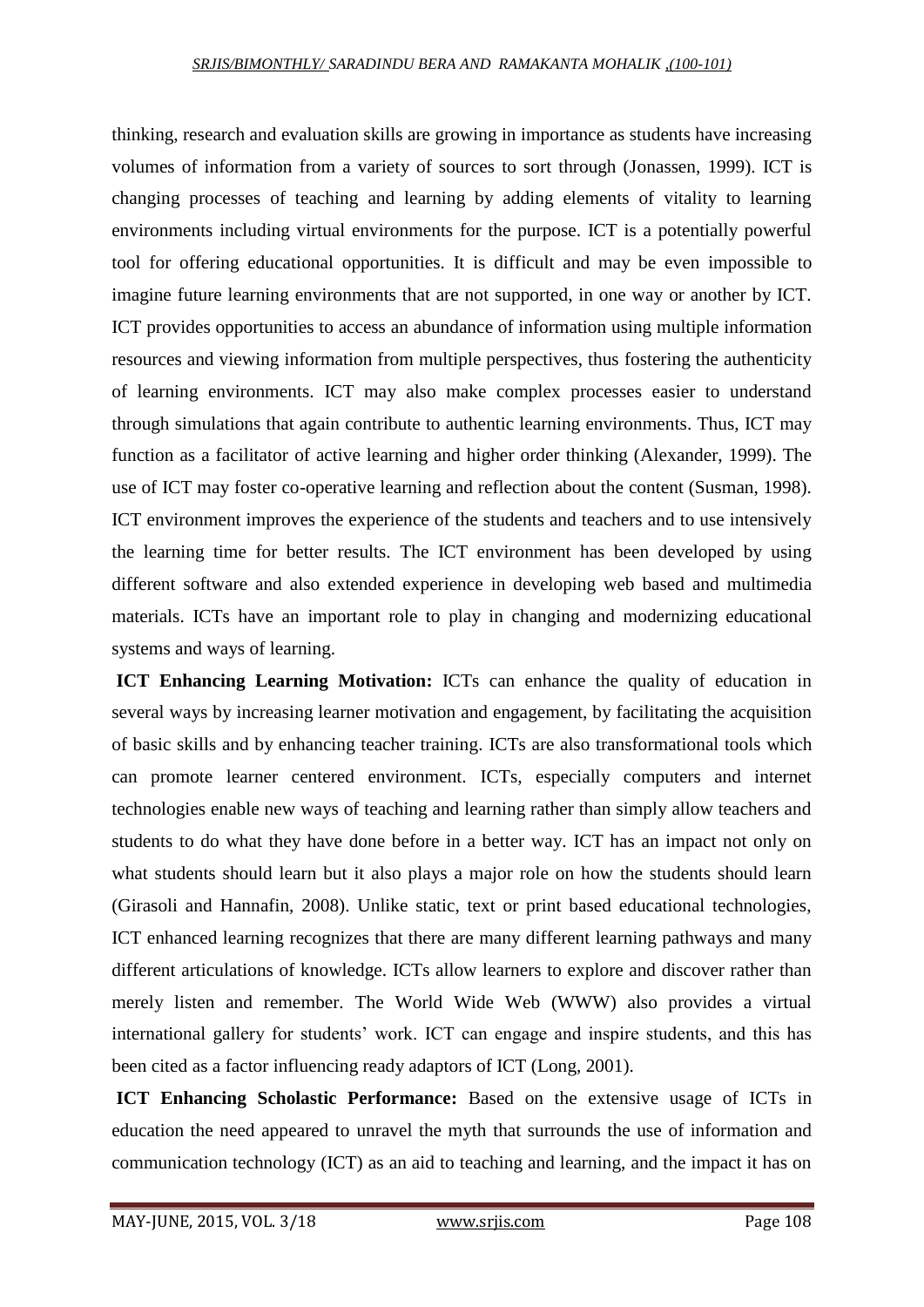students' academic performance. ICTs are said to help expand access to education, strengthen the relevance of education to the increasingly digital workplace, and raise educational quality. However, the experience of introducing different ICTs in the classroom and other educational settings all over the world over the past several decades suggests that the full realization of the potential educational benefits of ICT. The direct link between ICT use and students' academic performance has been the focus of extensive literature during the last two decades. ICT helps students to their learning by improving the communication between them and the instructors (Valasidou & Bousiou, 2005). The analysis of the effects of the methodological and technological innovations on the students' attitude towards the learning process and on students' performance seems to be evolving towards a consensus, according to which an appropriate use of digital technologies in education can have significant positive effects both on students' attitude and their achievement.

**Conclusion:** ICT for education refers to the development of information and communication technology specifically for teaching-learning process, while the ICTs in education involve the adoption of general components of information and communication technologies in the teaching-learning process. This paper has sought to explore the role of ICT in education as we progress in to the 21<sup>st</sup> century. In particular ICTs have impacted on educational practice in education to date in quite small ways but that the impact will grow considerably in years to come and that ICT will become a strong agent for change among many educational practices. Extrapolating current activities and practices, the continued use and development of ICTs within education will have a strong impact on ICT and teaching learning process, quality and accessibility of education, learning motivation, learning environment and ICT usage and academic performance. The adoption and use of ICTs in education have a positive impact on teaching, learning and research. ICT can affect the delivery of education and enable wider access to the same. In addition, it will increase flexibility so that learners can access to the same. In addition, it will increase flexibility so that learners can access the education regardless of time and geographical barriers. It can influence the way students are taught and how they learn. It would provide the rich environment and motivation for teaching learning process which seems to have a profound impact on the process of learning in education by offering new possibilities for learners and teachers. These possibilities can have an impact on student performance and achievement. Similarly wider availability of best practices and best course material in education, which can be shared by means of ICT, can foster better teaching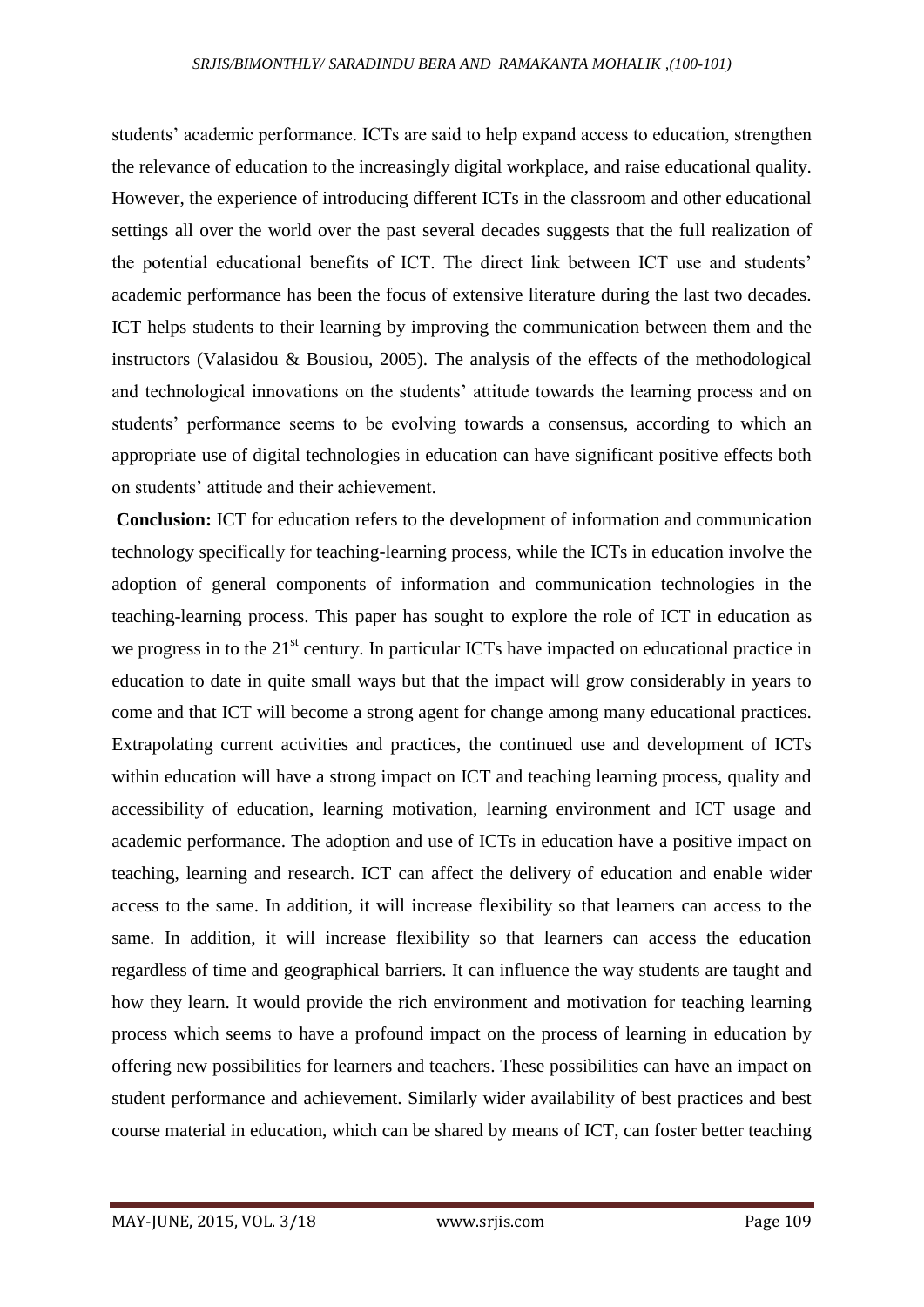and improved academic achievement of students. The overall literature suggests that successful ICT integration in education.

#### **References**

Alexander, J.O. (1999). Collaborative design, constructivist learning, information technology immersion and electronic communities: a case study. Interpersonal computing and technology: *An Electronic Journal for the 21st Century*. 7, 1-2.

Alinston, H. (2002). Corporate planning, forcasting and the long mave. *Futures*, 34, 317.

- Barron, A. (1998). Designing Web-based training. *British Journal of Educational Technology.* 29(4), 355-371.
- Berge, Z. (1998). Guiding principles in Web-based instructional design. *Education Media International,* 35 (2), 72-76.
- Butler, D. & Sellbom, M. (2002). Barriers to adopting technology for teaching and learning. *Educase Quaterly*, 25 (2), 22-28.
- Choline,V.S. (2005). Study of the application of information technology for effective access to resources in Indian universities libraries. *The International Information & Library Review*. 37(3), 189-197.
- Girasoli, A.J. & Hannafin, R.D. (2008). Using asynchronous AV communication tools to increase academic self-efficacy. *Computers & Education*. 51 (4), 1676-1682.
- Harris, S. (2002). Innovative pedagogical practices using ICT in schools in England. *Journal of Computer Assisted Learning.* 18, 449-458.
- Jonassen, D & Reeves, T. (1996). *Learning with Technology: Using Computers ws Cognitive Tools*. In D. Jonassen (Ed.), Handbook of research educational on educational communications and technology (pp 693-719). New York: Macmillan.
- Jonassen, D.H. (1999). *Computers as Mind Tools for Schools: Emerging Critical Thinking*   $(2<sup>nd</sup> Ed.)$ . Engleewood Cliffs, NJ:Prentice hall.
- Kozma, R. (2005). National policies that connect ICT based education reform to economic and social development. *Human Technology*. 1(2), 117-156.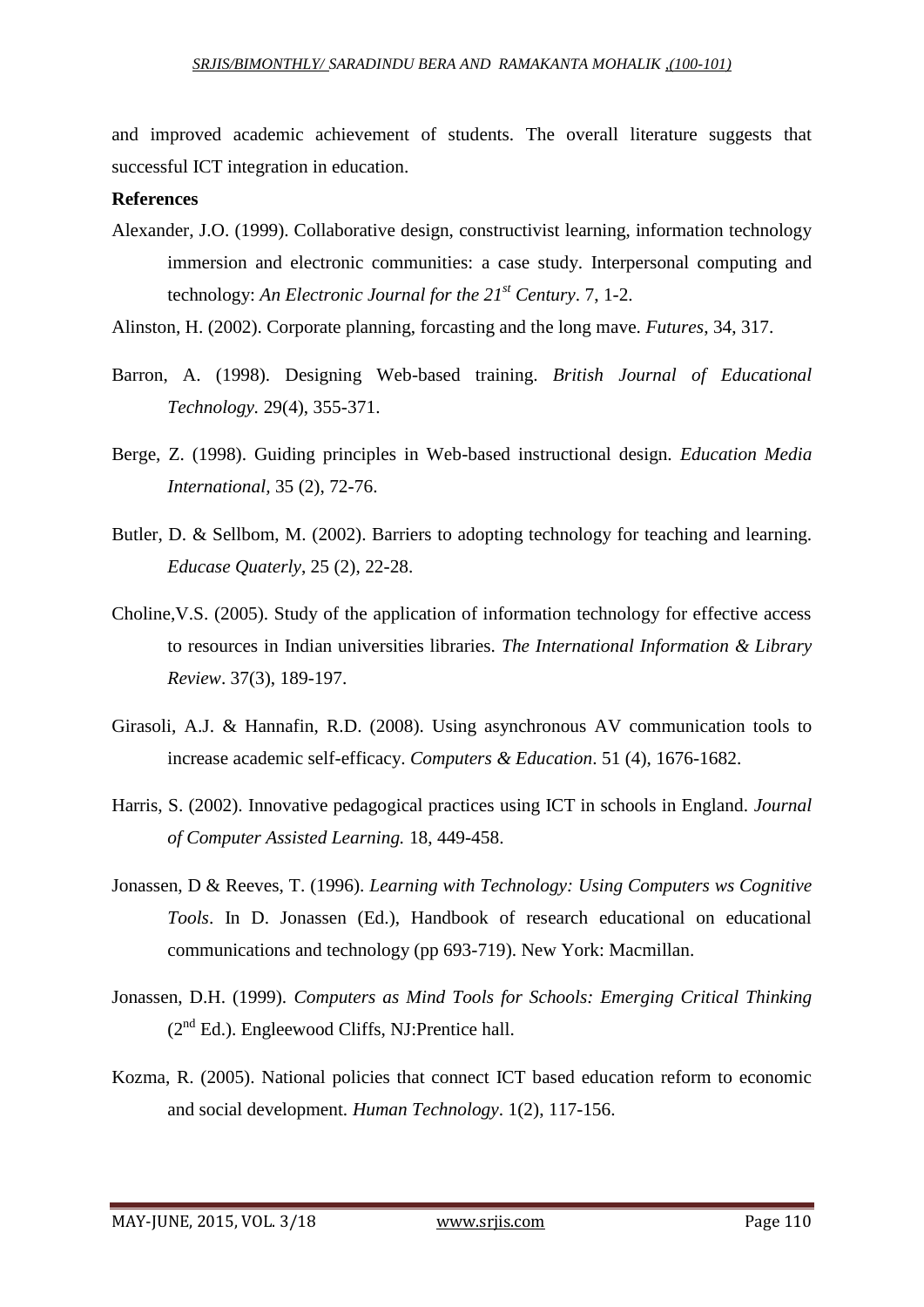- Lebow, D. (1993). Construtivist values for instructional systems design:five principles toward a new mindset. *Educational Technology, Research and Development*, 41 (3), 4-16.
- Lim, C.P. & Chai, C.S. (2004). An activity-theoretical approach to research of ICT integration in Singapore schools: orienting activities and learner autonomy. *Computers & Education.* 43(3). 215-236.
- Long, S. (2001). Multimedia in the art curriculum: crossing boundaries. *Journal of Art and Design Education.* 20 (3), 255-263.
- Mc Gorry, S.Y. (2002). 'Online, but on target? Internet based MBA courses: A case study'. *The Internet and Higher Education*. 5(2), 167-175.
- Mooji, T. (2007). Design of educational and ICT conditions to integrate differences in learning: contextual learning theory and a first transformation step in early education. *Computers in Human Behavior*. 23(3), 1499-1530.
- Moore ,M & Kearsley, G. (1996). Distance Education: a system view, Belmont, CA:Wadsworth.
- Pathak, R.P. & Chaudhury, J. (2012). *Educational Technology*. New Delhi, Pearson.
- Pelgrum, W.J. & Law, N. (2003). *ICT in Education Around the World: Trends, Problems and Prospects.* UNESCO-international institute for educational planning.
- Plomp,T; Pelgrum, W.J & Law, N. (2007). SITES 2006-International comparative survey of pedagogical practices and ICT in education. *Education and Information Technologies.*  12(2), 83-92.
- Rampal, A. (2002). *Development of Curricula, Textbooks and Teaching and Learning Materials.* In Govinda,R. (Ed.). Indian Education Report. New Delhi, Oxford University Press.
- Susman, E.B. (1998). Co-operative learning: a review of factors that increase the effectiveness of computer-based instruction. *Journal of Educational Computing Research*. 18 (4), 303-322.